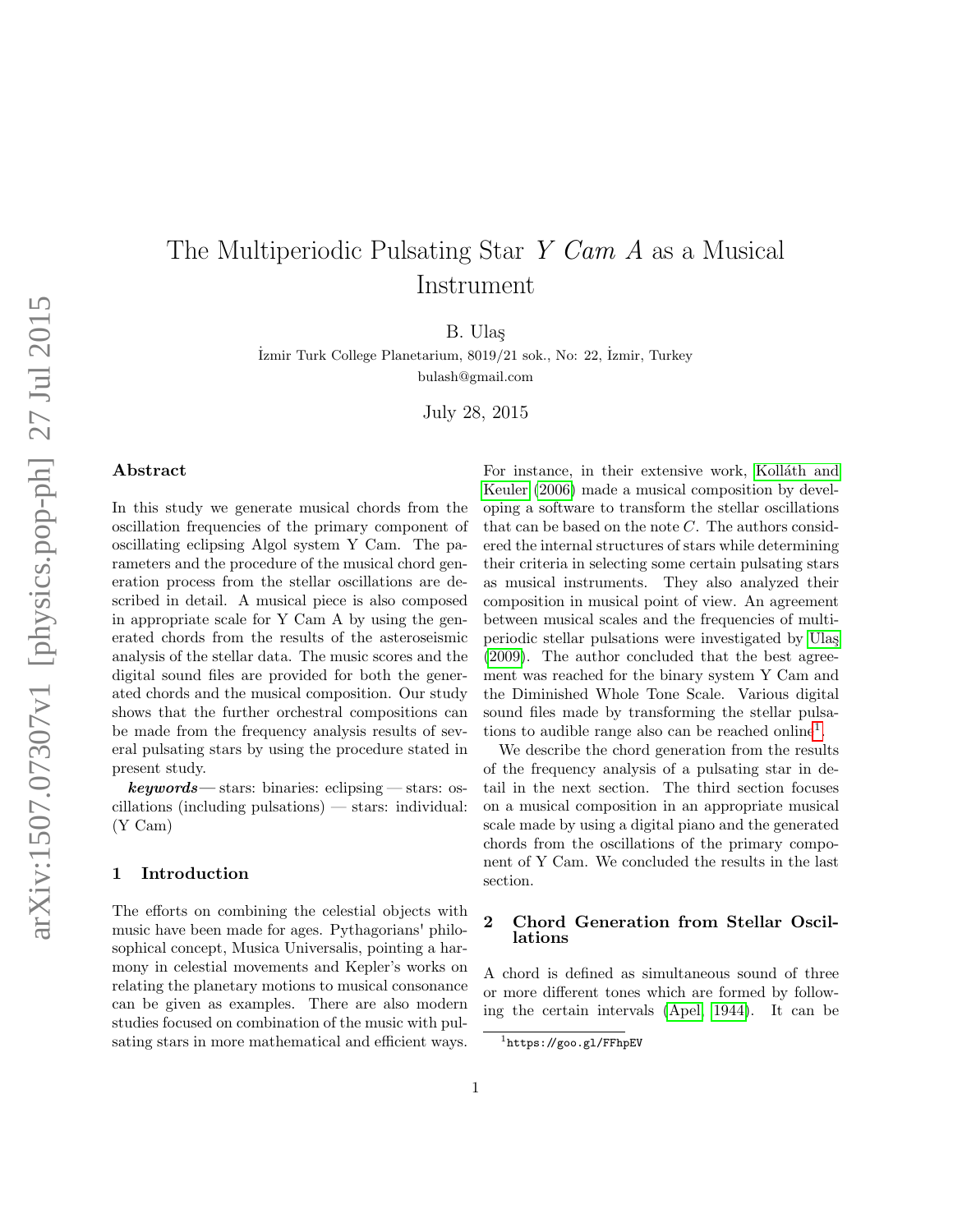thought that a chord is a group of sound waves having many frequencies emerged simultaneously from a musical instrument. This phenomenon shows analogy to the light received from a multiperiodic pulsating star. The light curve of a multiperiodic pulsating star exhibits a wave containing many sine like variations with certain frequencies, amplitudes and phase shift values which can be determined by analyzing the light emerged from the star. This similarity were used in generating a chord from the asteroseismic results of the multiperiodic pulsating component of Y Cam in this study.

We first defined three dimensionless transformation parameters in order to generate a musical chord from the stellar oscillations: The relative frequency was defined as  $f' = \frac{f_i}{f_{min}}$  where  $f_i$ s are the derived oscillation frequencies for a pulsating star and  $f_{min}$ is the minimum frequency value among the derived ones. The loudness parameter,  $L = \frac{A_i}{A_{max}}$ , refers to the relative loudness of a signal and it is the ratio of  $A_i$ , amplitude value for a given oscillation frequency of star, to  $A_{max}$ , maximum amplitude value within the derived frequency group.  $p$  parameter denotes the starting time of the signal and is the difference between the phase shift value of a given frequency and the minimum phase shift value  $(p = \phi_i - \phi_{min})$ among the derived parameters from oscillations of the star.

We calculated the three parameters  $(f', L, p)$  for the oscillation frequencies of Y Cam A derived by [Kim et al.](#page-5-3) [\(2002\)](#page-5-3). Following their results we calculated the necessary quantities for the transformation as  $f_{min} = 15.0473$  c/d,  $A_{max} = 5.8$  mmag and  $\phi_{min} = -1.31$ . In order to generate a chord which is unique for the star we first generated the tones for the mentioned chord using the necessary parameters described above. Table [1](#page-2-0) lists the calculated values for the parameters which were used to generate the tones by using the  $\text{AUDACITY}^2$  $\text{AUDACITY}^2$  audio editor. The program can generate tones for a given frequency, normalized amplitude and starting time values. Three steps in the process of tone generation were followed:  $(i)$  We multiplied all  $f'$  values with the frequency value of the desired musical note. For

<span id="page-1-3"></span>

Figure 1: The Diminished Whole Tone Scale on  $F\sharp$ in staff with the G clef.

instance, when we wanted to transform the smallest frequency to the fourth octave note  $G$  we multiplied  $f'$  values with [3](#page-1-1)92.0  $Hz^3$  and we derived four new frequency values (392.00 Hz, 398.00 Hz, 469.09 Hz and 483.65 Hz). These values were applied to the program as the frequencies of four tones. (ii) The  $L$  values were directly entered the program as normalized amplitudes. *(iii)* the  $p$  parameters were the input values characterizing the starting times of the generated tones. When finished with those three steps we generated four tones (one for each oscillation frequency) which can be played together to generate the chord on the desired note. The same procedure was followed for the notes  $G, A, C$  and  $D$ . The frequency values of the tones based on these notes are listed in Table [1.](#page-2-0) A group of digital sound files for the generated chords on the mentioned notes were also produced and can be found in an online playlist<sup>[4](#page-1-2)</sup>

# 3 Musical Composition using Stellar Chords

Since the oscillation frequencies of the primary component of the eclipsing binary system Y Cam shows an agreement with the Diminished Whole Tone Scale (Ulas, 2009) we planned to compose a piano piece in mentioned scale and accompany the chords generated from the oscillations of the star in the previous section. A musical scale is defined as series of countless variety of selected musical notes [\(Wood, 1964\)](#page-5-4). The Diminished Whole Tone Scale on  $F\sharp$  was selected as the scale during the composition. The places of the musical notes in Diminished Whole Tone Scale on  $F\sharp$ on the staff is given in Fig. [1.](#page-1-3) The MUSESCORE<sup>[5](#page-1-4)</sup> soft-

<span id="page-1-0"></span> $^{2}$ http://www.audacityteam.org/

<span id="page-1-2"></span><span id="page-1-1"></span> $^3$ http://www.phy.mtu.edu/ $\sim$ suits/notefreqs.html  $^4$ https://soundcloud.com/bulash/sets/chordsycamb

<span id="page-1-4"></span> $5$ https://www.musescore.org/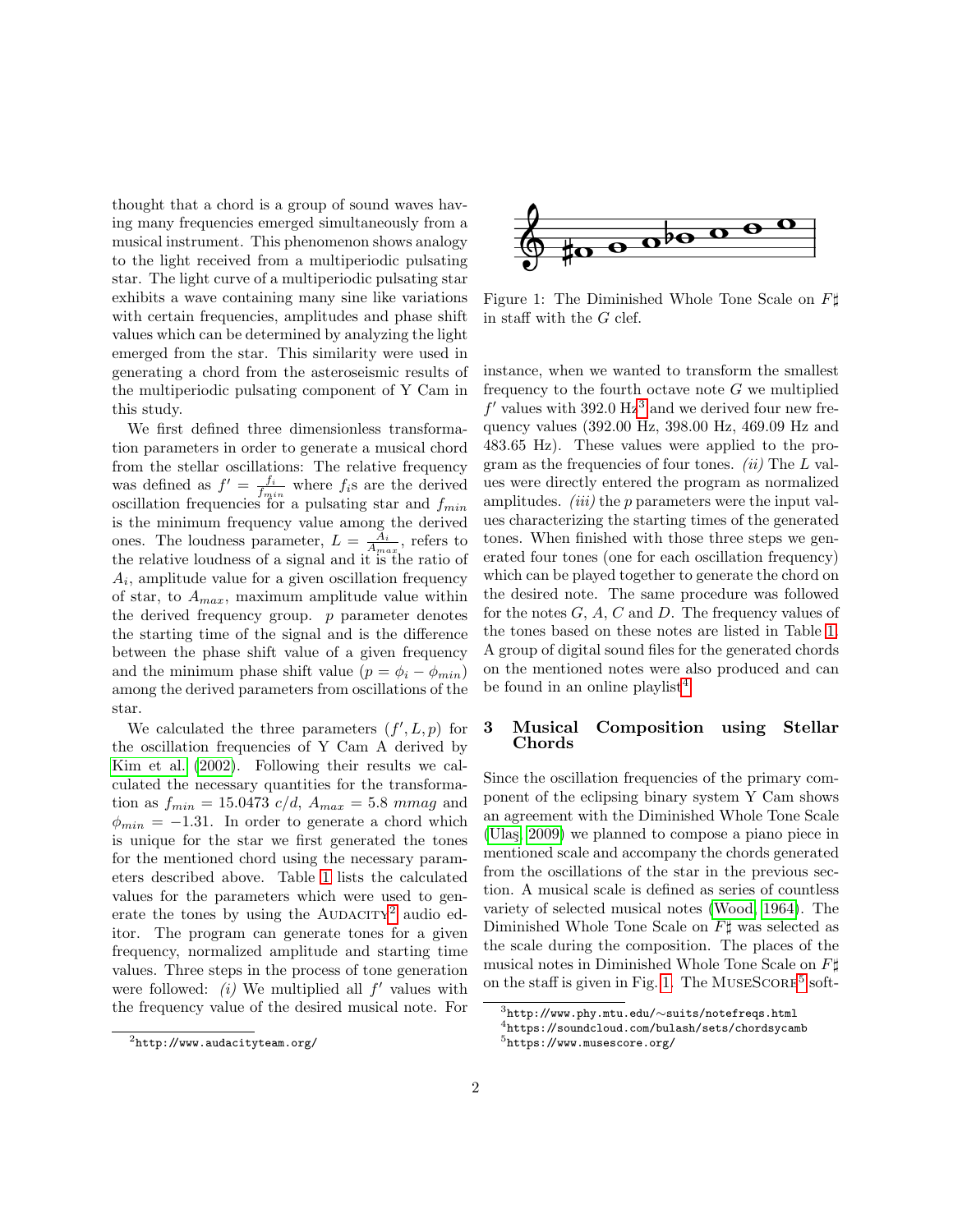<span id="page-2-0"></span>Table 1: The oscillation properties of Y Cam together with the calculated transformation parameters of chord generation. The second, third and fourth columns list the frequency, amplitude and phase shift values of the pulsating component derived by [Kim et al.](#page-5-3) [\(2002\)](#page-5-3). Headers of the last four columns indicate the musical notes whose frequencies were multiplied by  $f'$  values when generating the tones for the chord. The indexes 4 and 5 refer the octave number of the notes, i.e.  $C_5$  means the fifth octave note C. An octave is the interval between first and the eighth tones of eight consecutive diatonic tones [\(Baker, 1904\)](#page-5-5).

| f $(c/d)$ | A(mmag) | $\phi$  |        |        | $\boldsymbol{p}$ | $G_4(Hz)$ | $A_4(Hz)$ | $D_5(Hz)$ | $C_5(Hz)$ |
|-----------|---------|---------|--------|--------|------------------|-----------|-----------|-----------|-----------|
| 15.0473   | 5.8     | $-0.89$ | 1.0153 | 1.0000 | 0.4200           | 398.00    | 446.74    | 596.33    | 531.26    |
| 18.2852   | 3.9     | 1.06    | 1.2338 | 0.6724 | - 2.3700         | 483.65    | 542.87    | 724.64    | 645.58    |
| 14.8203   | 3.4     | -1.31   | 1.0000 | 0.5862 | -0.0000          | 392.00    | 440.00    | 587.33    | 523.25    |
| 17.7348   | 2.8     | -0.35   | 1.1967 | 0.4828 | -0.9600          | 469.09    | 526.53    | 702.83    | 626.15    |

ware is used to form a sheet music for the composed piece (Fig. [2a](#page-3-0) and [2b\)](#page-4-0). The program allows the user to put numerous musical notations on a blank sheet in digital media to prepare a sheet music. We created a digital sound file for the composition in two steps. First a sound file<sup>[6](#page-2-1)</sup> was created by recording the piano performing by the author; then, the recorded sound file mixed with the previously generated stellar chord files following the notation on the sheet music for the composition. The mixing process was carried out using the digital audio editor GOLDWAVE<sup>[7](#page-2-2)</sup>. The resulting sound file for the final composition can be found online<sup>[8](#page-2-3)</sup>.

Fig. [2a](#page-3-0) and [2b](#page-4-0) demonstrates the music scores of the whole musical composition. First two staffs from the top (accolade) on the sheet show the piano partition of the piece. The third staff with unusual notation contains the star signs locate on the staff lines and refer to the notes for the smallest frequency of the generated chord, namely the smallest oscillation frequency of Y Cam A after it was transformed to the desired musical notes following the directions described in the previous section. The star signs on the third staff also show the places where the chords are played through the composition. The duration of the chord playing was set according to selected time of the composition, three-four time. This type of notation for the third staff was used because of the impossibility of displaying the second, third and

fourth frequencies of the generated chords by using any musical notation on staff with the G clef.

#### 4 Conclusion

A short musical composition was made by using the frequency analysis data of the binary system Y Cam [\(Kim et al., 2002\)](#page-5-3) whose oscillation frequency arrangement of the primary component shows the best agreement with the Diminished Whole Tone Scale ac-cording to Ulaş [\(2009\)](#page-5-1). We also explained the general properties of the transformation procedure for the oscillation frequencies of pulsating stars to the musical chords on desired note. The procedure is based on the mathematical analogy between musical chords and the observed frequency group of a multiperiodic pulsating star.

The whole procedure can be summarized as converting the oscillation phenomenon seen on the primary component of Y Cam to a musical instrument which plays its unique chord on various notes. These chords were placed proper to the tempo and the time of the composition which is composed in appropriate scale and given in Fig. [2a](#page-3-0) and [2b.](#page-4-0) The quality of the composed music is controversial, however, the basic steps explained here for one piano and one pulsating star can also be applied to make an orchestral composition using several musical instruments and pulsating stars which will enrich the quality and the listening for the audiences. The digital artificial effects can also be added to orchestral composition by

<span id="page-2-1"></span> $6$ https://soundcloud.com/bulash/akycampiano

<span id="page-2-2"></span><sup>7</sup>http://www.goldwave.com/

<span id="page-2-3"></span><sup>8</sup>https://soundcloud.com/bulash/akycam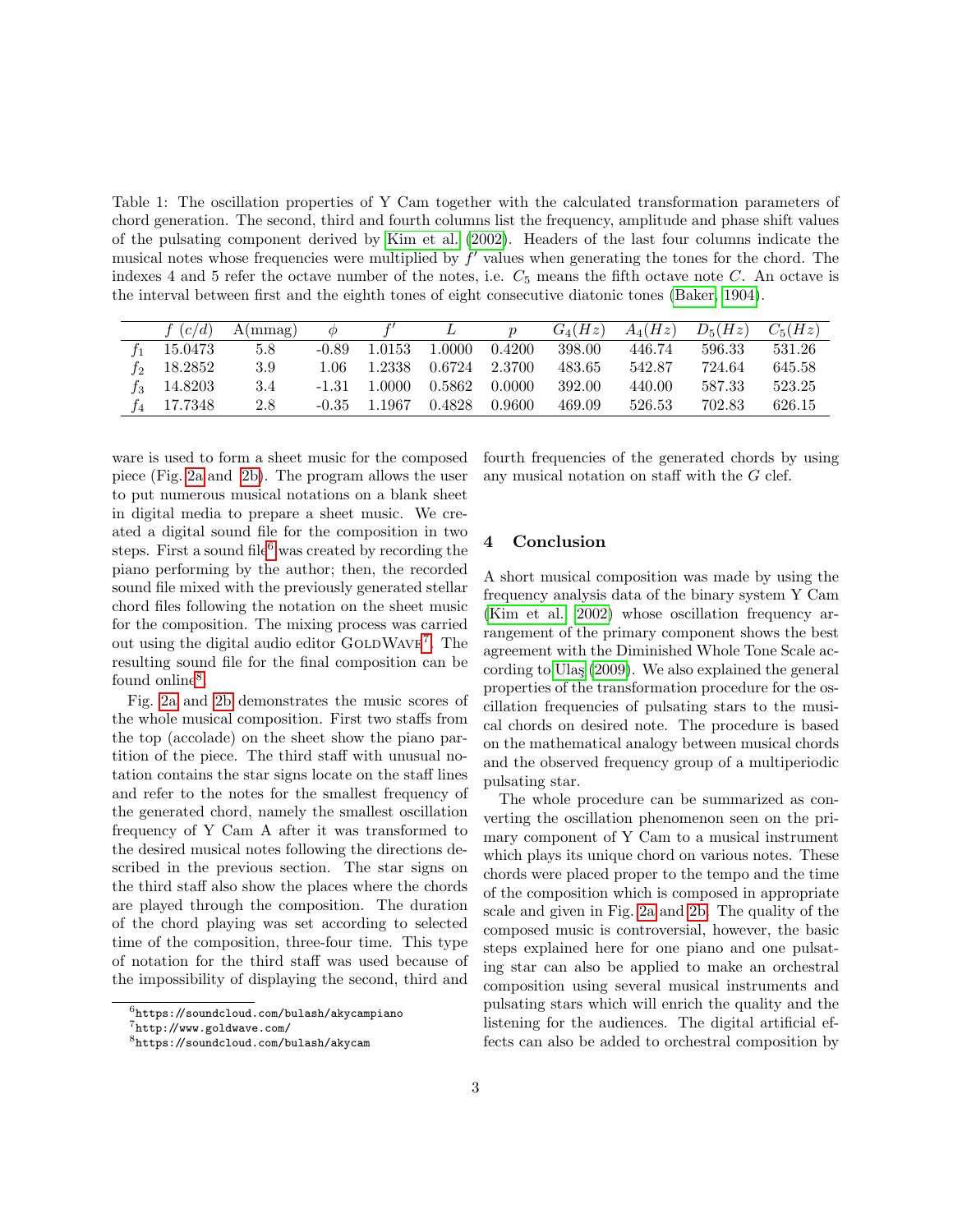<span id="page-3-0"></span>

Figure 2a: Sheet music for the composition.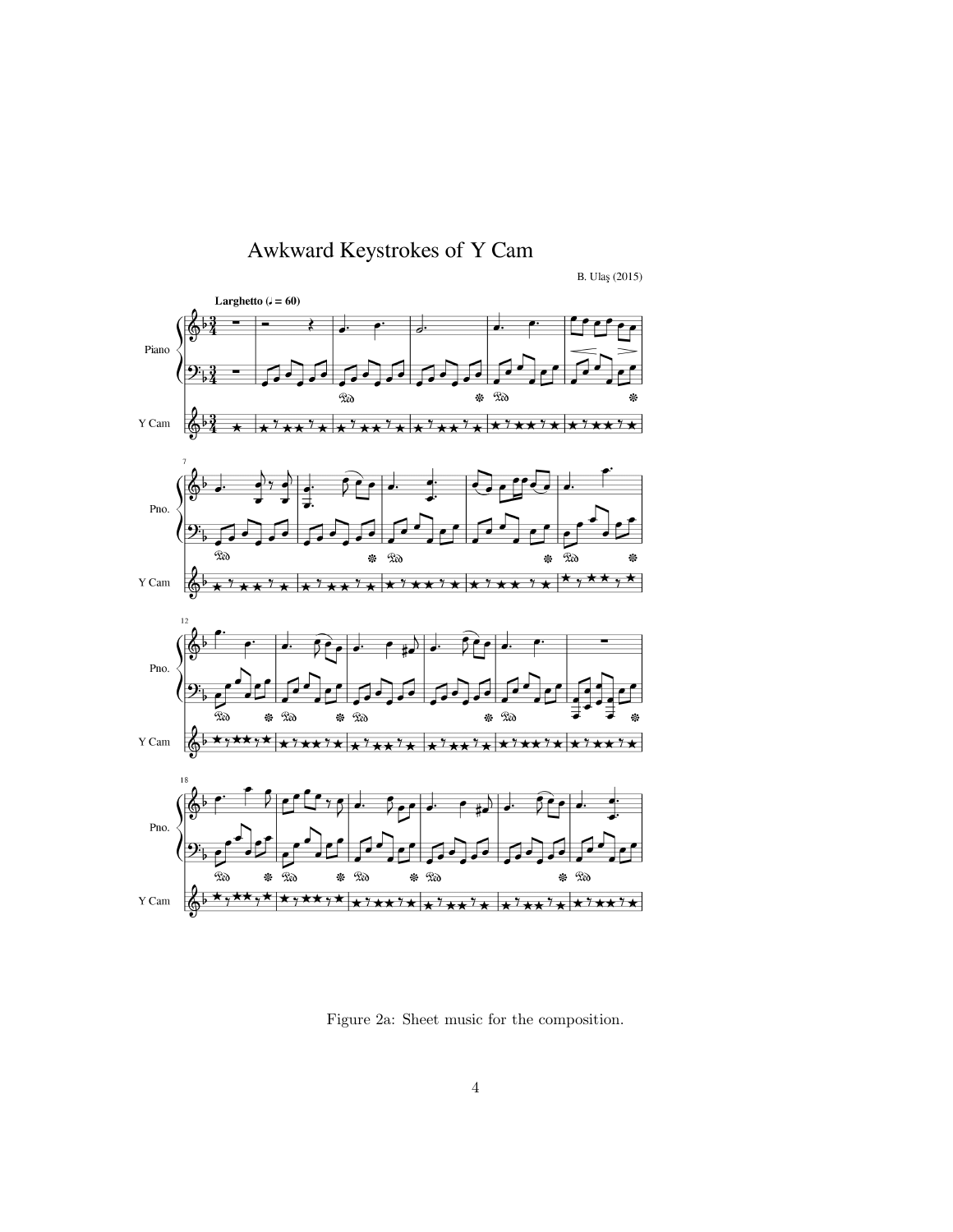<span id="page-4-0"></span>

Figure 2b: (Cont.)Sheet music for the composition.

 $\overline{\mathbf{2}}$